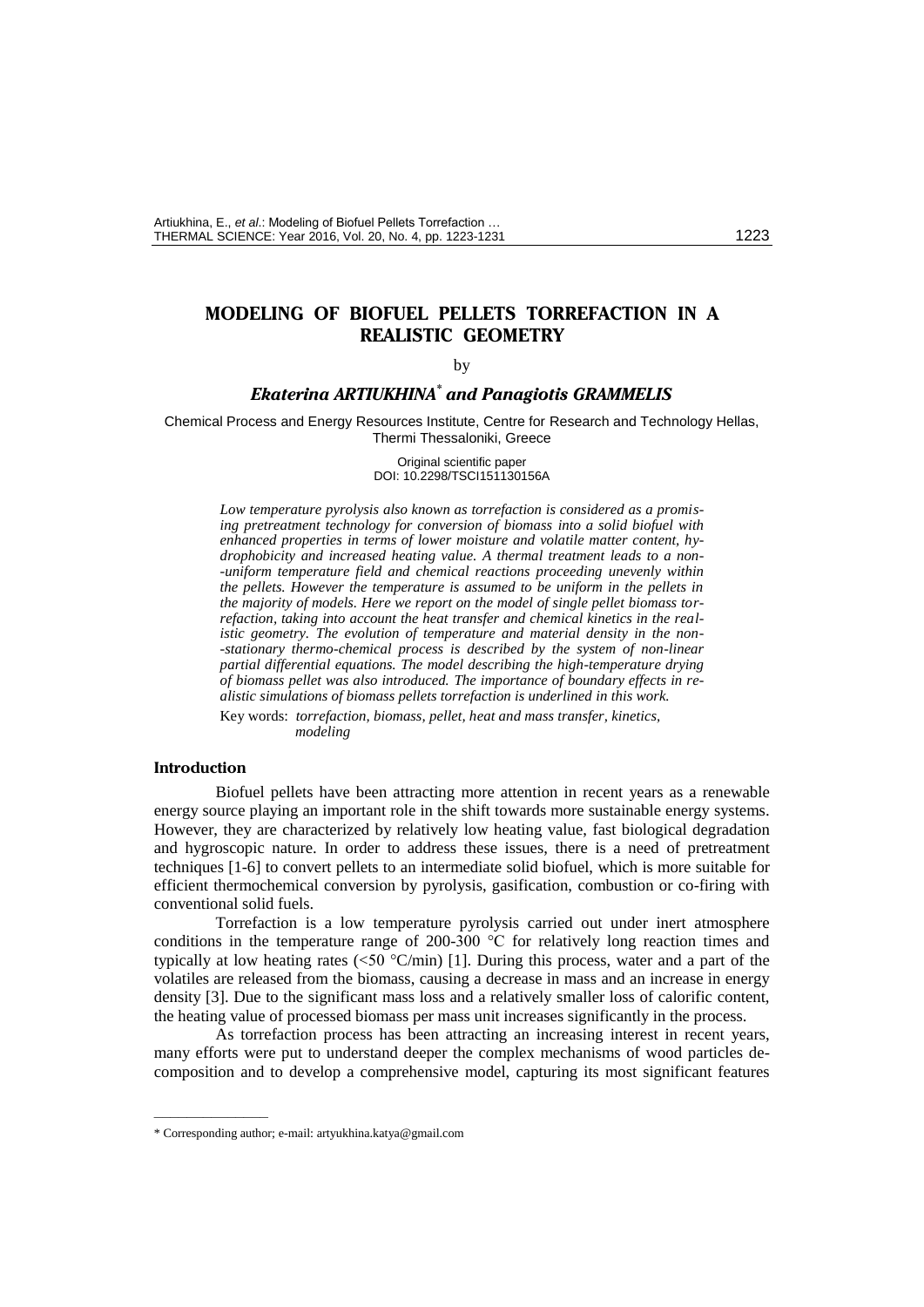[7]. However, the following simplifying assumptions are commonly applied by different authors [8-10]:

- total volume of particles remains unchanged: no solid shrinkage and cracks,
- no heat transfer by convection and radiation within the solid,
- local thermal equilibrium exists between the solid and the gas phase,
- constant thermo-physical properties (specific heat, thermal conductivity),
- unrestricted outflow of gas species from the solid,
- no secondary reactions,
- no moisture content, and
- particles are represented in a one-dimensional, time-dependent domain.

The kinetics of torrefaction reactions [8-17], the physical and thermochemical characteristics of biomass under different operating conditions [1-4, 18-33] were studied by different authors extensively. However most models neglect the non-uniformity of the temperature field along the radius of pellets while assuming the samples as infinitely long slabs in order to simplify the calculations. This approach allows describing the chemical kinetics and heat transfer with one-dimensional model. A comprehensive one-dimensional (1-D) model accounting for the effects of heat and mass transfer, chemical kinetics and drying was developed by Bates and Ghoniem [8]. According to these authors, the thermochemical submodels presented in [8] depend only on previously determined or measured characteristics, avoiding the use of fitting or tuning parameters and enabling a rigorous energy balance of the process. A drying model was also developed that is claimed to give physically consistent results, smooth implementation, and numerical stability. The significant drawback of all 1-D models is that the non-uniformity of the temperature field and chemical reactions within the large particles are not taken into account as well as real geometry and sizes of the particles undergoing torrefaction.

Perre, *et al*. [34] developed a two-dimensional (2-D) coupled model combining heat and mass transfer and kinetics mechanism for the torrefaction of beech wood boards. The predicted temperature profiles were compared to experimental results for beech boards of  $5 \times 15 \times 25$  cm.

A very few three-dimensional (3-D) models exist in the literature. A 3-D model of wood torrefaction at 150-250 °C developed by Kadem, *et al*. [35], accounted for heat transfer and drying, but neglected thermal decomposition kinetics.

The detailed heat transfer analysis coupled with chemical kinetics within a cylindrical biomass pellet exposed to torrefaction is of great importance in order to control the torrefaction process and to achieve high quality of final product. Therefore the main objective of this study is to develop a model of a single woody pellet torrefaction taking into account heat transfer, real shape, size, thermal properties of original pellets and phase transformation and chemical conversions during torrefaction process. A new modeling approach is implemented to describe the high temperature drying of biomass pellets undergoing torrefaction.

## **Torrefaction process model development**

Torrefaction is a complex process involving a set of chemical and physical phenomena, *e. g.* heat and mass transfer, moisture evaporation, decomposition kinetics, chemical reactions, changes in material properties. The understanding of chemical and physical phenomena during biomass torrefaction is of fundamental importance in order to design a reactor.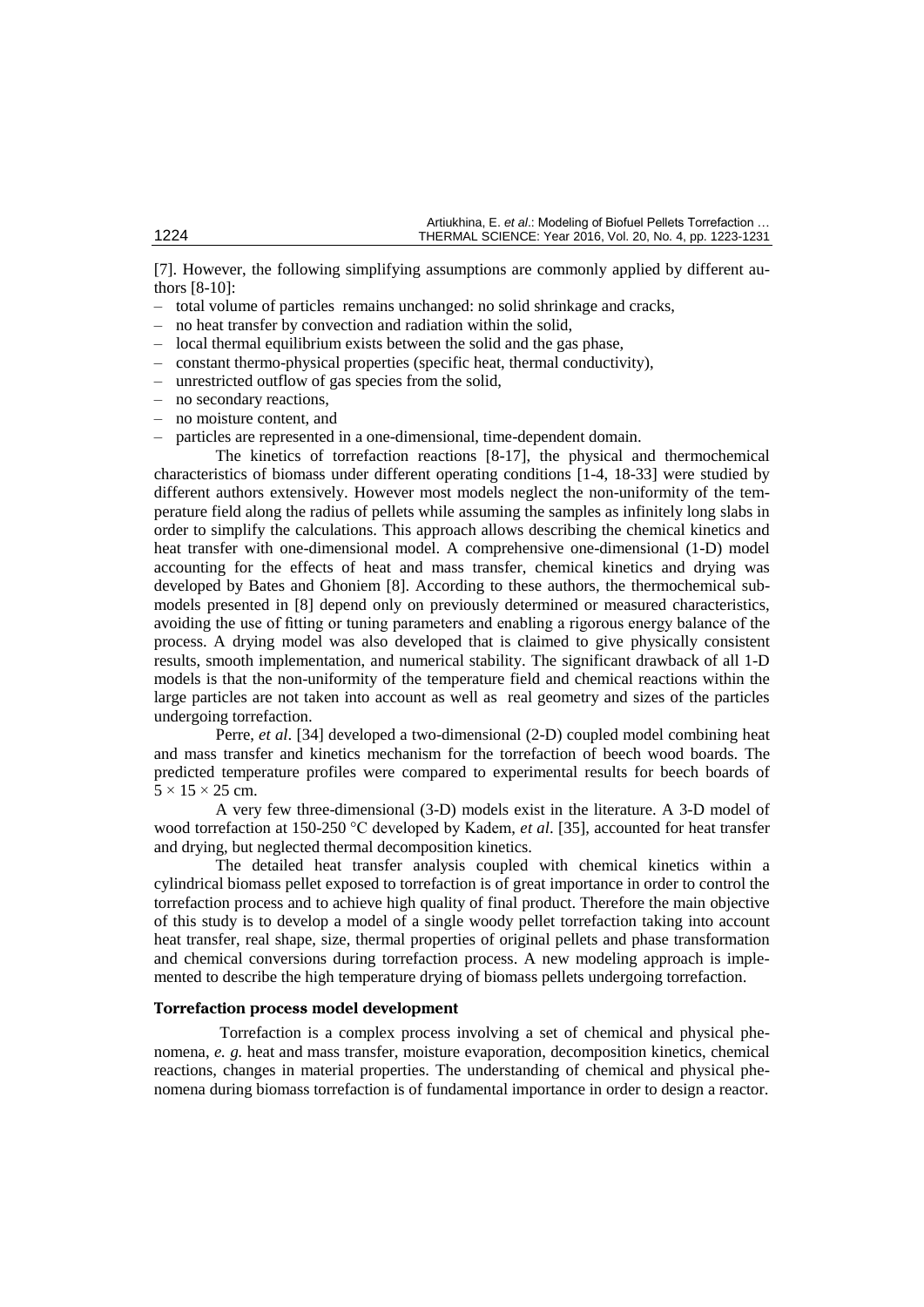A pellet of a cylindrical shape (fig. 1) with the radius *R*, length *L* and the initial temperature  $T_0$ , exposed to torrefaction in a fixed bed reactor with temperature of  $T_s > T_0$  is considered in this work.



**Figure 1. The geometry of pellet exposed to torrefaction**

The heat exchange between the bounding surfaces of the cylindrical pellet and the medium is described by Newton's law. It is assumed that the heat transfer within the pellet occurs by conduction, and the heat is produced or consumed due to the chemical reactions and physical changes during the torrefaction. The conservation of the energy for the pellet can be represented by a second order partial differential equation of heat transfer in the cylindrical coordinates *r*, *z*:

$$
\frac{\partial \{ [c_{p1}\rho(r,z,\tau) + c_{p2}\rho_{mc}(r,z,\tau)]T(r,z,\tau) \}}{\partial \tau} = \lambda \nabla^2 T(r,z,\tau) + Q(r,z,\tau) \tag{1}
$$

$$
0 \le r \le R, \ -L/2 \le z \le L/2 \tag{2}
$$

$$
Q(r,z,\tau) = \frac{\partial \rho(r,z,\tau)}{\partial \tau} q_1 - \frac{\partial \rho_{mc}(r,z,\tau)}{\partial \tau} q_2
$$
 (3)

The rate of weight loss per unit volume can be expressed in the Arrhenius form as:

$$
\frac{\partial \rho(r, z, \tau)}{\partial \tau} = -A_{I} \left[ \rho(r, z, \tau) - \rho_{s} \right] \exp \left[ \frac{E_{I}}{R_{g} T(r, z, \tau)} \right]
$$
(4)

A new modeling approach [36] has been implemented to describe the high temperature drying of biomass pellets undergoing torrefaction. After the initial heating period, once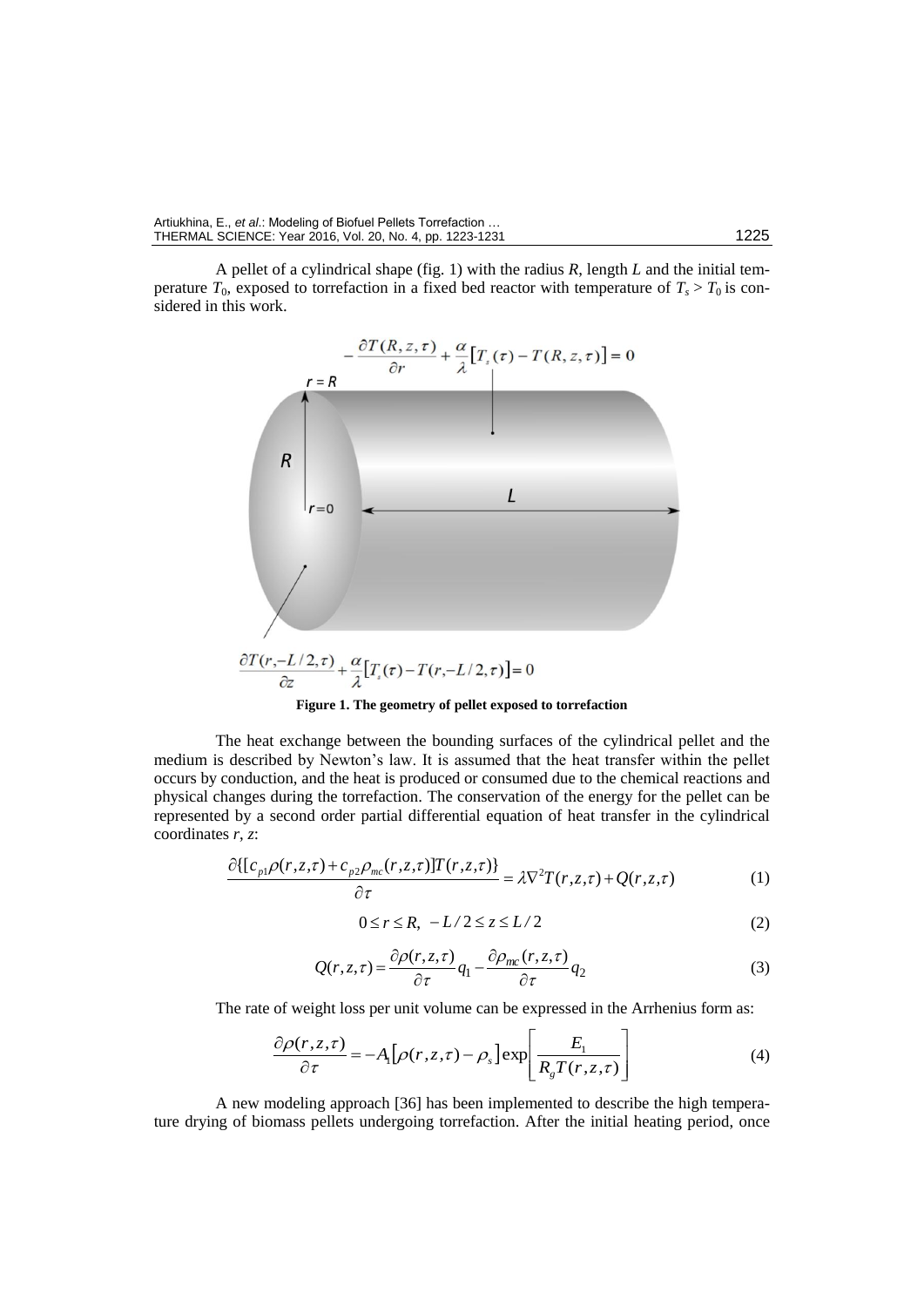the boiling temperature (100-135 °C [37, 38]) is reached, the drying rate increases in a stepwise fashion. Therefore to describe the rate of the drying process, the following kinetic evaporation model is used, with the reaction factor,  $A_2$  [ $s^{-1}$ ] and the width of the drying reaction interval, *s* [K], chosen to provide evaporation rate, increasing rapidly at the boiling temperature  $T_b$  [K]:

$$
\frac{\partial \rho_{mc}(r,z,\tau)}{\partial \tau} = -A_2 \rho_{mc}(r,z,\tau) \left[ 1 + \tanh \frac{T(r,z,\tau) - T_b}{s} \right]
$$
(5)

It is assumed that at time zero the pellet has a uniform temperature  $T_0$  and density  $\rho_0$ :

$$
T(r, z, 0) = T_0 \tag{6}
$$

$$
\rho(r, z, 0) = \rho_0 \tag{7}
$$

The heat exchange between the pellet surface and the medium is described by Newton's law:

$$
-\frac{\partial T(R,z,\tau)}{\partial r} + \frac{\alpha}{\lambda} \Big[ T_s(\tau) - T(R,z,\tau) \Big] = 0 \tag{8}
$$

$$
\frac{\partial T(r,-L/2,\tau)}{\partial z} + \frac{\alpha}{\lambda} \left[ T_s(\tau) - T(r,-L/2,\tau) \right] = 0 \tag{9}
$$

$$
-\frac{\partial T(r, L/2, \tau)}{\partial z} + \frac{\alpha}{\lambda} \left[ T_s(\tau) - T(r, L/2, \tau) \right] = 0 \tag{10}
$$

The symmetry conditions can be written as follows:

$$
\frac{\partial T(0, z, \tau)}{\partial r} = 0\tag{11}
$$

$$
\frac{\partial T(r,0,\tau)}{\partial z} = 0\tag{12}
$$

The system of partial differential eqs.  $(1)-(12)$  is solved using the numerical method of lines, implemented in Wolfram Mathematica software - a powerful tool that has nearly 5,000 built-in functions for computation, modeling, visualization, development, and deployment [39], covering many areas of technical computing.

## **Results and discussion**

We have studied temperature field and density within the beech wood pellet during torrefaction process using eqs. (1-12). The modeling results have been compared to experimental data, obtained by Van der Stelt [10], who performed torrefaction of cylindrical beech and willow particles with diameters between 1 and 2.8 cm and lengths of 10 cm in a fixed bed reactor. The particles were placed in a vertical split tube oven which was electrically heated. Five thermocouples, mounted inside a particle, continuously monitored the temperature at radial positions  $r = 0, 0.3, 0.7, 1$  and 1.3 cm. The pellets and the reactor – initially at ambient temperature – were heated at a rate of approximately 10 °C/min to the final reactor temperature, which was varied between 230 and 300 °C in different experiments [10]. The mass and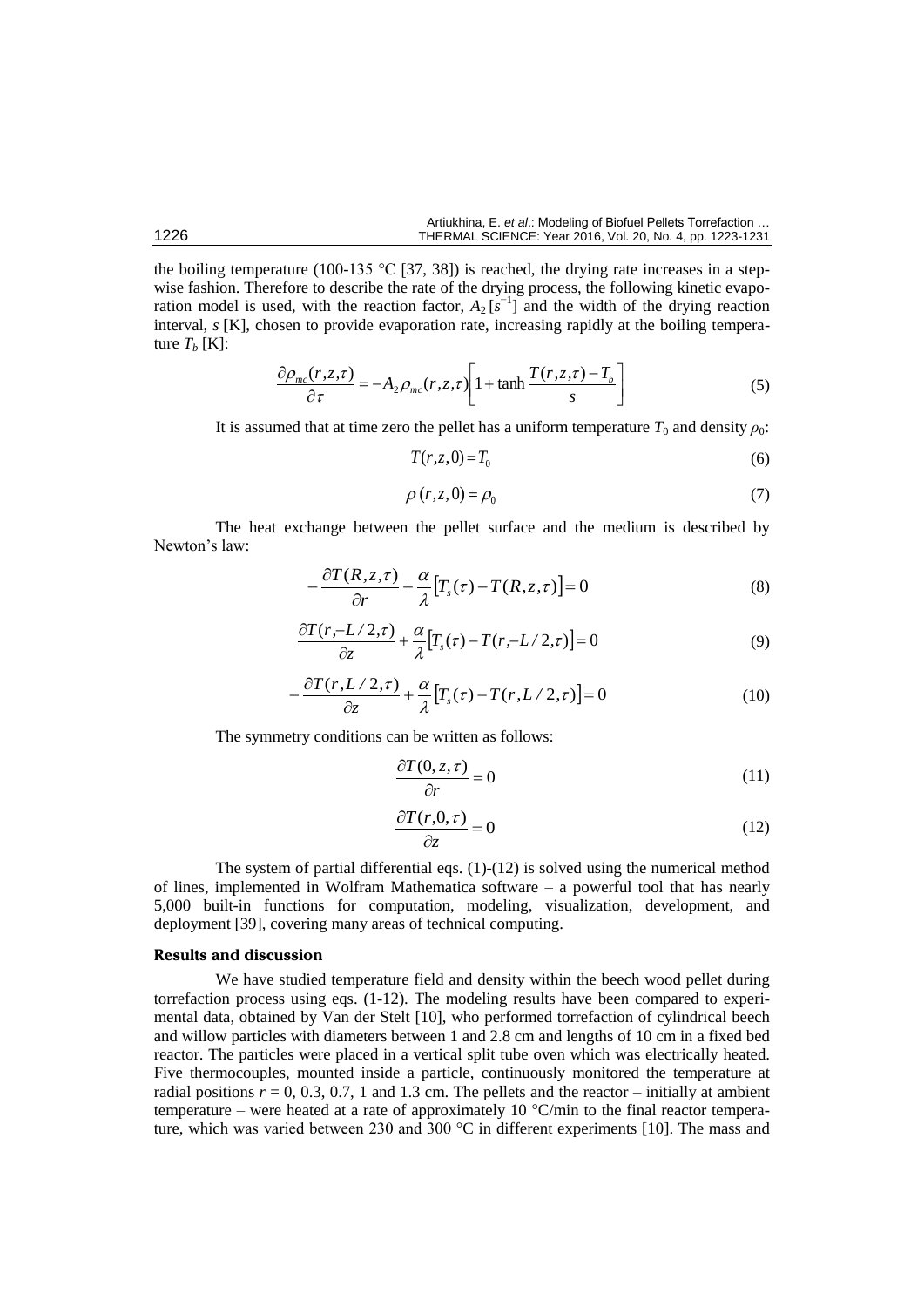| Artiukhina, E., et al.: Modeling of Biofuel Pellets Torrefaction |      |
|------------------------------------------------------------------|------|
| THERMAL SCIENCE: Year 2016, Vol. 20, No. 4, pp. 1223-1231        | 1227 |

energy yield of the particle were not reported. The initial moisture content of the particles was reported as approximately 6% [10]. The parameters used in the simulation of torrefaction process are listed in the tab. 1. Some of them were taken from [10], while others were determined by fitting the temperature fields, obtained from calculations, to the experimental results, performed by Van der Stelt.

**Table 1. Variables used in the simulation of torrefaction process**

| No. | Parameter                                       | Symbol           | Unit                                         | Value               |
|-----|-------------------------------------------------|------------------|----------------------------------------------|---------------------|
|     | Torrefaction temperature                        | T,               | Κ                                            | 562                 |
| 2   | Thermal conductivity of wood pellet             |                  | $Wm^{-1}K^{-1}$                              | 0.18                |
| 3   | Convective heat transfer coefficient            | $\alpha$         | $\overline{\mathrm{Jm}}^{-2}\mathrm{K}^{-1}$ | 18                  |
| 4   | Specific heat capacity of wood pellet           | $c_{p1}$         | $Jkg^{-1}K^{-1}$                             | 1,400               |
| 5   | Saturated density of wood pellet                | $\rho_s$         | $\text{kgm}^{-3}$                            | 420                 |
| 6   | Initial density of wood pellet                  | $\rho_0$         | $\text{kgm}^{-3}$                            | 700                 |
| 7   | Radius of pellet                                | $\boldsymbol{R}$ | m                                            | $1.4 \cdot 10^{-2}$ |
| 8   | Enthalpy of torrefaction reaction               | $q_1$            | $Jkg^{-1}$                                   | $-6.10^{5}$         |
| 9   | Activation energy of torrefaction reaction      | $E_1$            | $Jmol^{-1}$                                  | 3,500               |
| 10  | Pre-exponential factor of torrefaction reaction | $A_I$            | $s^{-1}$                                     | 0.6                 |
| 11  | Vaporization heat                               | $q_2$            | $Jkg^{-1}$                                   | $1.13 \cdot 10^{6}$ |
| 12  | Boiling temperature                             | $T_b$            | K                                            | 420                 |
| 13  | Vaporization reaction factor                    | A <sub>2</sub>   | $s^{-1}$                                     | 0.25                |
| 14  | Width of the drying reaction interval           | $\mathcal{S}$    | K                                            | 10                  |
| 15  | Specific heat capacity of moisture              | $c_{p2}$         | $Jkg^{-1}K^{-1}$                             | 4,200               |
| 16  | Moisture content                                | w                | $\frac{0}{0}$                                | O                   |

Experimentally measured [10] and predicted by the model temperature profiles at two radial positions  $r = 0$  and  $r = 1.3$  cm are presented on the top plot of fig. 2 for the beech cylindrical wood particles, heated up to torrefaction temperature of 562 K (289  $^{\circ}$ C). The bottom plot illustrates the change in the density of beech wood pellet.

The initial heating periods for both radial positions  $r = 0$  and  $r = 13$  mm are in a good agreement with the modeling results. The plateaus, corresponding to the drying process can be observed, and are becoming more pronounced towards the centerline of the cylindrical particle as the temperature distribution is nonuniform due to a finite relatively large pellet size, and the higher temperature at



**Figure 2. Experimentally measured [10] and modeled temperature profiles at two radial positions**  $r = 0$ **,** *r* **= 1.3 cm at the top plot and density profile at the bottom plot for beech pellets torrefied at 562 K** 

the surface of the pellet,  $r = R$ , leads to faster moisture evaporation there. The model and experimental data demonstrate the centerline temperature decrease after reaching the maximum temperature. However, the model predicts the centerline temperature decrease at a rate faster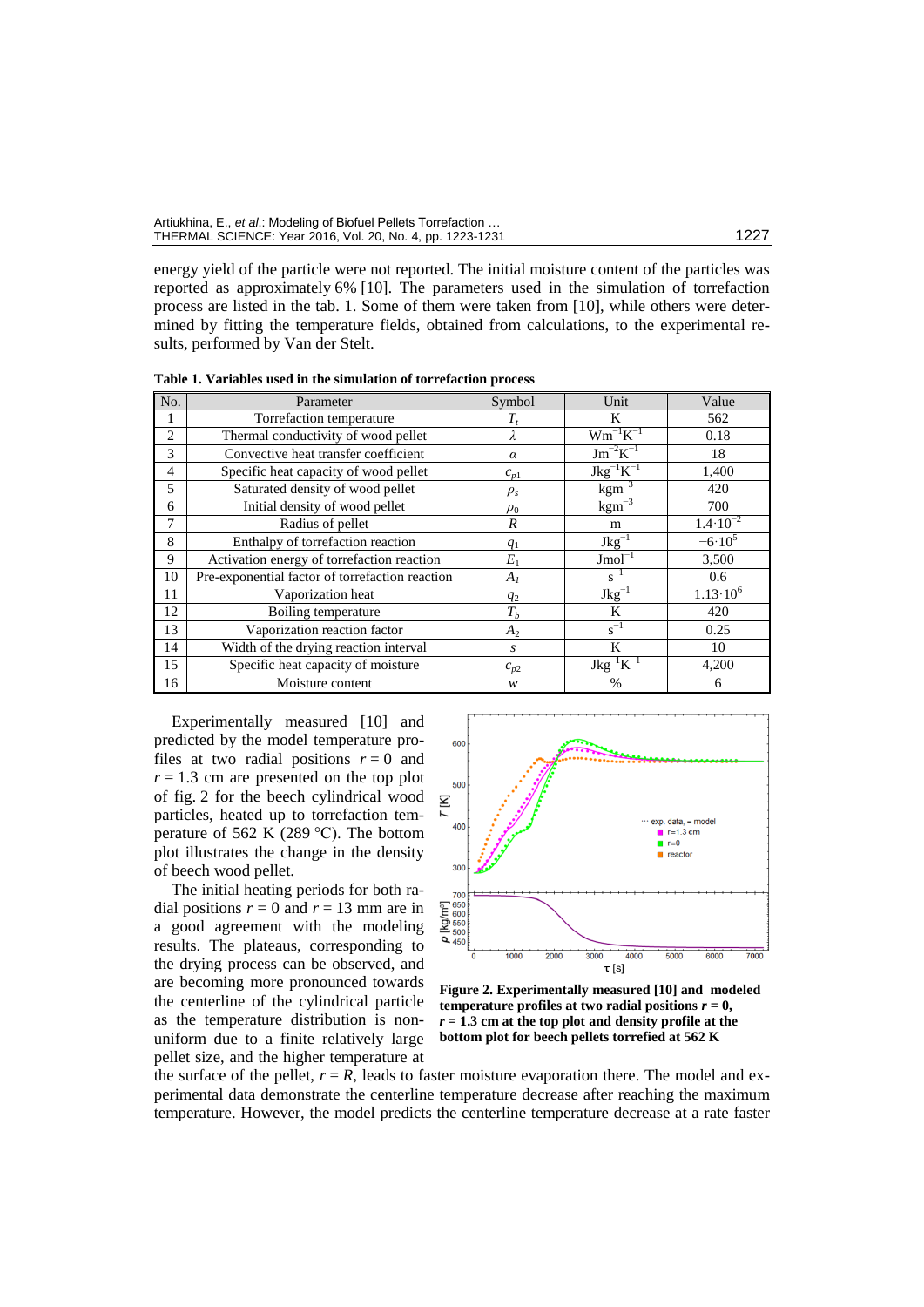|      | Artiukhina, E. et al.: Modeling of Biofuel Pellets Torrefaction |
|------|-----------------------------------------------------------------|
| 1228 | THERMAL SCIENCE: Year 2016, Vol. 20, No. 4, pp. 1223-1231       |

than the experiment. A significant temperature difference across the pellet along with the exponential temperature dependence of reaction rates leads to a non-uniformity of chemical reactions, that must be taken into account in a realistic model. The heat release due to exothermic reactions resulting in the thermal overshoot is observed after 2,000 s.

Many existing models address the case of long pellets in which the length is much larger than the radius. In this case the boundary effects at the ends of cylinder are negligible compared to the bulk, and the description based on two-dimensional model is sufficient. However, in real applications pellet diameter could be comparable to their length, and therefore three-dimensional model is required [40]. Figures 3a and 3b show how uniform temperature distribution in pellets of finite length changes during torrefaction. Two dimensions of pellets were considered in this work:

with the length  $L = 14$  mm and the radius  $R = 14$  mm, and

with the length  $L = 50$  mm and the radius  $R = 14$  mm.

Isotherms close to the cylinder surface gathered more and more closely together since the surface layers are heated faster than the layers close to the pellet center. It can be seen from fig. 3a and 3b that for the pellets of the same radius,  $R = 14$  mm, the temperatures reach higher values and the boundary effects are more pronounced for the shorter pellets with the length  $L = 14$  mm than for  $L = 50$  mm ones.

It can be observed from these simulations that the edges of the pellet burn first, and then heat propagates to the center. This is also confirmed by considering the density profiles. Isotherms shown in fig. 3a and 3b are very far from straight lines along the cylinder axis that should be observed for an infinite cylinder. These results emphasize the importance of boundary effects adequate treatment in torrefaction process simulations of the cylindrical pellets.



**Figure 3(a). Contour plots showing temperature in Kelvin as a function of radial and axial coordinates at different times: 50, 100, 200, 500, 750, 1,000 s (from left to the right) in the pellet of** *R* **= 14 mm**  and  $L = 14$  mm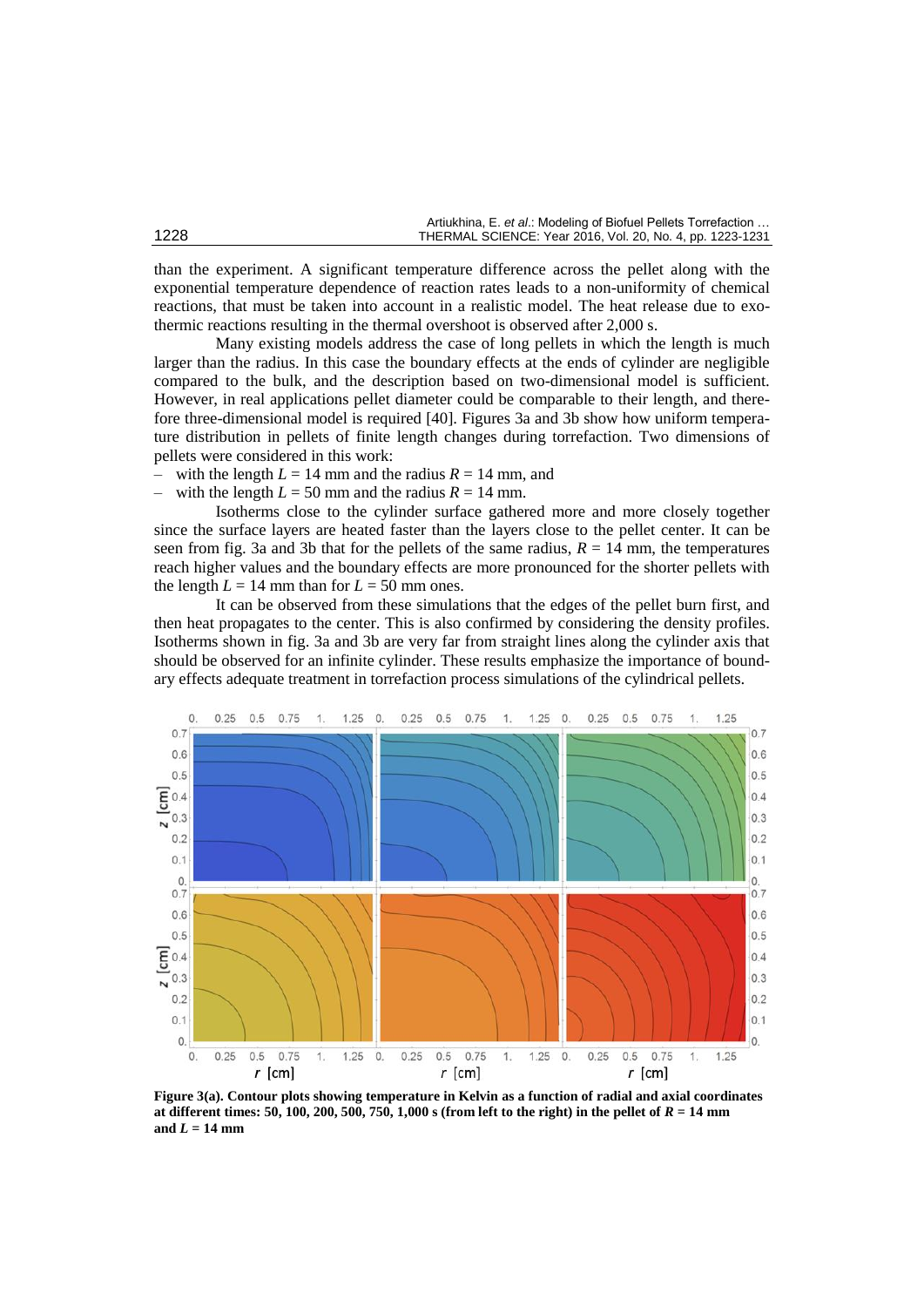#### Artiukhina, E., *et al*.: Modeling of Biofuel Pellets Torrefaction … THERMAL SCIENCE: Year 2016, Vol. 20, No. 4, pp. 1223-1231



**Figure 3(b). Contour plots showing temperature in Kelvin as a function of radial and axial coordinates at different times: 50, 100, 200, 500, 750, 1,000 s (from left to the right) in the pellet of**  $R = 14$  mm and  $L = 50$  mm

### **Conclusions**

This paper presents a model that couples thermal decomposition kinetics with the heat transfer phenomena in a cylindrical pellet exposed to torrefaction. A non-uniform temperature field within the pellets leads to chemical reactions proceeding unevenly. The evolution of temperature and material density in the non-stationary thermo-chemical process was described by the system of non-linear partial differential equations. A high-temperature drying model, describing the drying rate increase in a step-wise fashion, was also introduced. The modeling results are in good agreement with Van der Stelt's experimental data. Two dimensions of pellets were considered in this work:

- with the length  $L = 14$  mm and the radius  $R = 14$  mm, and
- with the length  $L = 50$  mm and the radius  $R = 14$  mm.

For the pellets of the same radius,  $R = 14$  mm, the temperatures reach higher values and the boundary effects are more pronounced for the shorter  $L = 14$  mm pellets than for  $L = 50$  mm ones. For pellets of finite size isotherms are very far from straight lines along the cylinder axis that should be observed for an infinite cylinder. These results emphasize the importance of boundary effects adequate treatment in torrefaction process simulations of a cylindrical pellet.

## **Acknowledgment**

This research was conducted in the frame of European Union Seventh Framework Programme RENESENG-607415 FP7-PEOPLE 2013-ITN. We gratefully acknowledge the financial support of this work.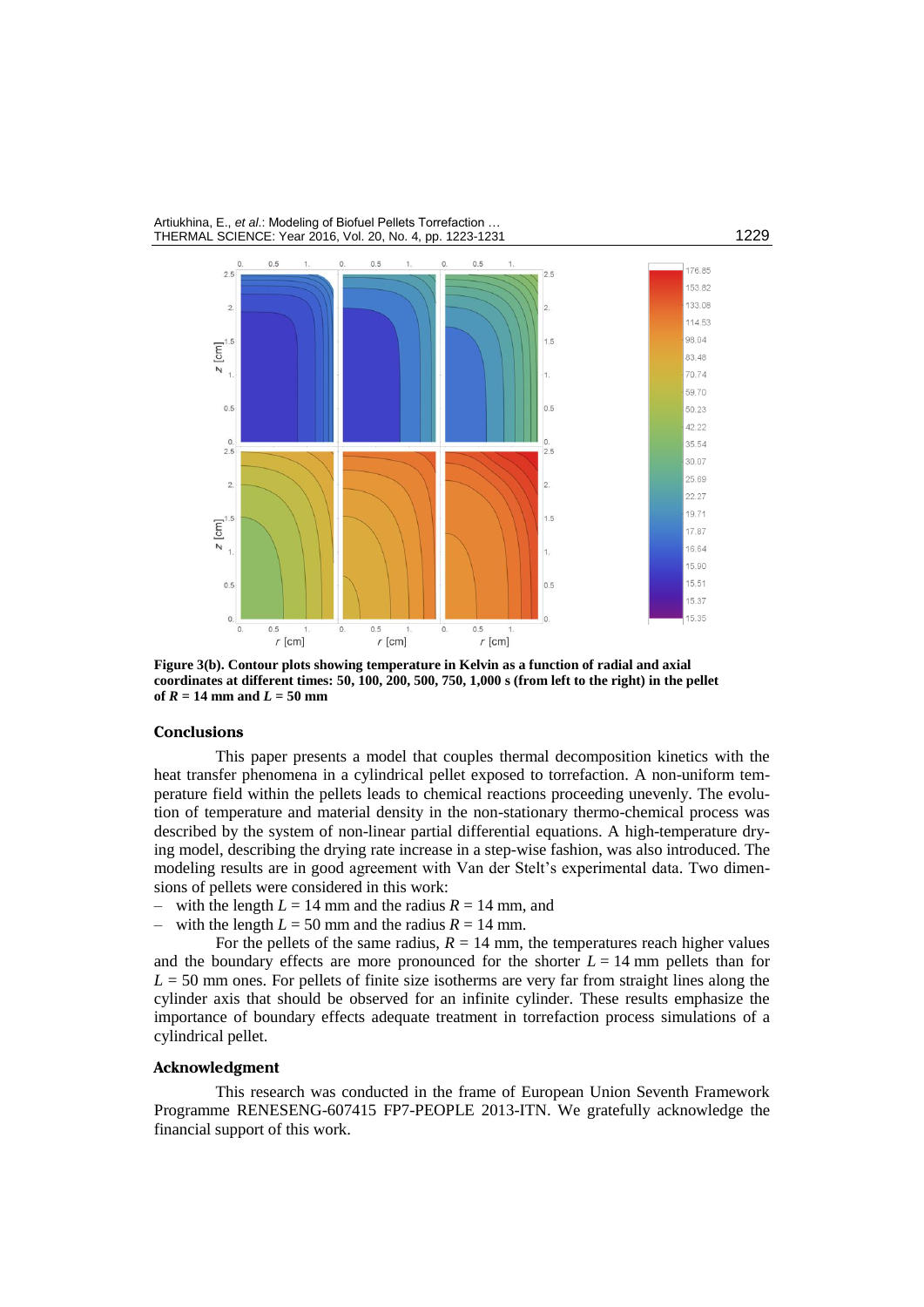#### **Nomenclature**

- $A_1$  pre-exponential factor,  $[s^{-1}]$
- $A_2$  vaporization reaction factor,  $[s^{-1}]$
- $c_{p1}$  specific heat of wood pellet, [Jkg<sup>-1</sup>K<sup>-1</sup>]
- $c_{p2}^{\prime}$  specific heat of moisture, [Jkg<sup>-1</sup>K<sup>-1</sup>]
- $\vec{E}_1$  activation energy, [Jmol<sup>-1</sup>]
- *L* length of the pellet,  $[m]$ <br>*Q* reaction heat term,  $[Jm^{-3}]$
- $Q$  reaction heat term,  $[\text{Jm}^{-3} \text{s}^{-1}]$
- $\overline{q}_1$  enthalpy of torrefaction reaction, [Jkg<sup>-1</sup>]
- $q_2$  vaporization heat, [Jkg<sup>-1</sup>]
- $\overline{R}$  radius of the pellet, [m]
- $r$  radial co-ordinate, [m]
- $R_g$  universal gas constant, [Jmol<sup>-1</sup>K<sup>-1</sup>]
- *s* width of the drying reaction interval, [K]
- *T* temperature in a pellet, [K]
- $T_0$  initial temperature, [K]
- 
- $T_b$  boiling temperature, [K]<br> $T_s$  temperature in the reactor  $-$  temperature in the reactor,  $[K]$
- *z* axial coordinate, [m]

#### *Greek symbols*

- *α* convective heat transfer coefficient,  $[{\rm Wm}^{-2}{\rm K}^{-1}]$
- *λ* thermal conductivity of wood pellet,  $[{\rm Wm}^{-1}{\rm K}^{-1}]$
- $\rho$  wood pellet density, [kgm<sup>-3</sup>]
- $\rho_0$  initial density of wood pellet, [kgm<sup>-3</sup>]
- $\rho_{mc}$  moisture density, [kgm<sup>23</sup>]
- $\rho_s$  saturated density of wood pellet, [kgm<sup>-3</sup>]
- $\frac{\tau}{\nabla^2}$  time, [s]
- $\nabla^2$  Laplace operator,  $[m^{-2}]$

### **References**

- [1] Bergman, P. C. A., *et al*., Torrefaction for Biomass Co-Firing in Existing Coal-Fired Power Stations, "Biocoal", Report ECN-C-05-013, Energy Research Centre of The Netherlands (ECN), Petten, The Netherlands, 2005
- [2] Van der Stelt, M. J. C., *et al*., Biomass Upgrading by Torrefaction for the Production of Biofuels: A Review, *Biomass Bioenergy*, *35* (2011), 9, pp. 3748-3762
- [3] Chew, J. J., Doshi, V., Recent Advances in Biomass Pretreatment Torrefaction Fundamentals and Technology, *Renew. Sust. Energ. Rev*., *15* (2011), 8, pp. 4212-4222
- [4] Bridgeman, T. G., *et al*., Torrefaction of Reed Canary Grass, Wheat Straw and Willow to Enhance Solid Fuel Qualities and Combustion Properties, *Fuel*, *87* (2008), 6, pp. 844-856
- [5] Bergman, P. C. A., Combined Torrefaction and Pelletisation: The TOP Process, Report ECN-C-05-073, Energy Research Centre of The Netherlands (ECN), Petten, The Netherlands, 2005
- [6] Arias, B. R., *et al*., Influence of Torrefaction on the Grindability and Reactivity of Woody Biomass, *Fuel Process Technology*, *89* (2008), 2, pp. 169-175
- [7] Artiukhina, E., Grammelis, P., Torrefaction of Biomass Pellets: Modeling of the Process in a Fixed Bed Reactor, *International Journal of Chemical, Molecular, Nuclear Materials and Metallurgical Engineering*, *9* (2015), 12, pp. 1422-1424
- [8] Bates, R. B., Ghoniem, A. F., Modeling Kinetics-transport Interactions During Biomass Torrefaction: The Effects of Temperature, Particle Size, and Moisture Content, *Fuel*, *137* (2014), Dec., pp. 216-229
- [9] Bates, R. B., Modeling the Coupled Effects of Heat Transfer, Thermochemistry, and Kinetics During Biomass Torrefaction, M. Sc. thesis, Massachusetts Institute of Technology, Cambridge, Mass., USA, 2010
- [10] Van der Stelt, M. J. C., Chemistry and Reaction Kinetics of Biowaste Torrefaction, Ph. D. thesis, Eindhoven University of Technology, Eindhoven, The Netherlands, 2011
- [11] Di Blasi, C., Lanzetta, M., Intrinsic Kinetics of Isothermal Xylan Degradation in Inert Atmosphere, *Journal of Analytical and Applied Pyrolysis*, *40-41* (1997), May, pp. 287-303
- [12] Prins, M. J., *et al*., Torrefaction of Wood: Part 1, Weight Loss Kinetic, *Journal of Analytical and Applied Pyrolysis*, *77* (2006), 1, pp. 35-40
- [13] Chen, W. H., Kuo, P. C., Isothermal Torrefaction Kinetics of Hemicellulose, Cellulose, Lignin and Xylan Using Thermogravimetric Analysis, *Energy*, *36* (2011), 11, pp. 6451-6460
- [14] Nocquet, T., *et al*., Study on Mass Loss and Gas Release During Torrefaction of Woody Biomass and its Constituents for Injection in Entrained Flow Gasifier, 3<sup>rd</sup> International Congress on Green Process Engineering, Kuala Lumpur, Malaysia, 2011
- [15] Shang, L., *et al*., Intrinsic Kinetics and Devolatilization of Wheat Straw During Torrefaction, *Journal of Analytical and Applied Pyrolysis*, *100* (2013), Mar., pp. 145-152
- [16] [Repellin,](http://www.sciencedirect.com/science/article/pii/S0961953410000036) V., *et al*., Modelling Anhydrous Weight Loss of Wood Chips During Torrefaction in a Pilot Kiln, *Biomass and Bioenergy*, *34* (2010), 5, pp. 602-609